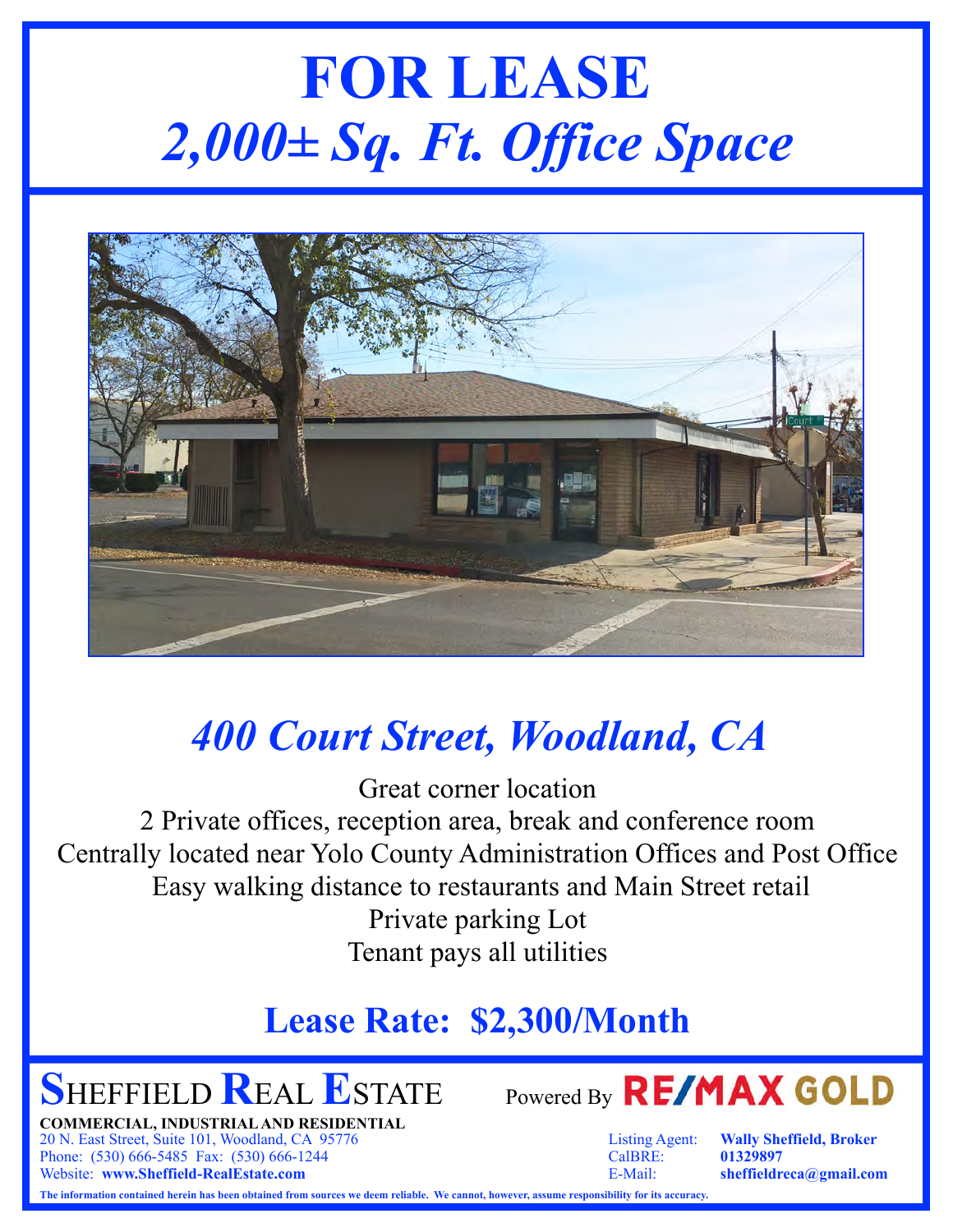## *2,000 ± Sq. Ft. Office Space 400 Court Street • Woodland, CA*









**COMMERCIAL, INDUSTRIAL AND RESIDENTIAL** 20 N. East Street, Suite 101, Woodland, CA 95776 Listing Agent: **Wally Sheffield, Broker** Phone: (530) 666-5485 Fax: (530) 666-1244 Website: **www.Sheffield-RealEstate.com** E-Mail: **sheffieldreca@gmail.com**



**The information contained herein has been obtained from sources we deem reliable. We cannot, however, assume responsibility for its accuracy.**